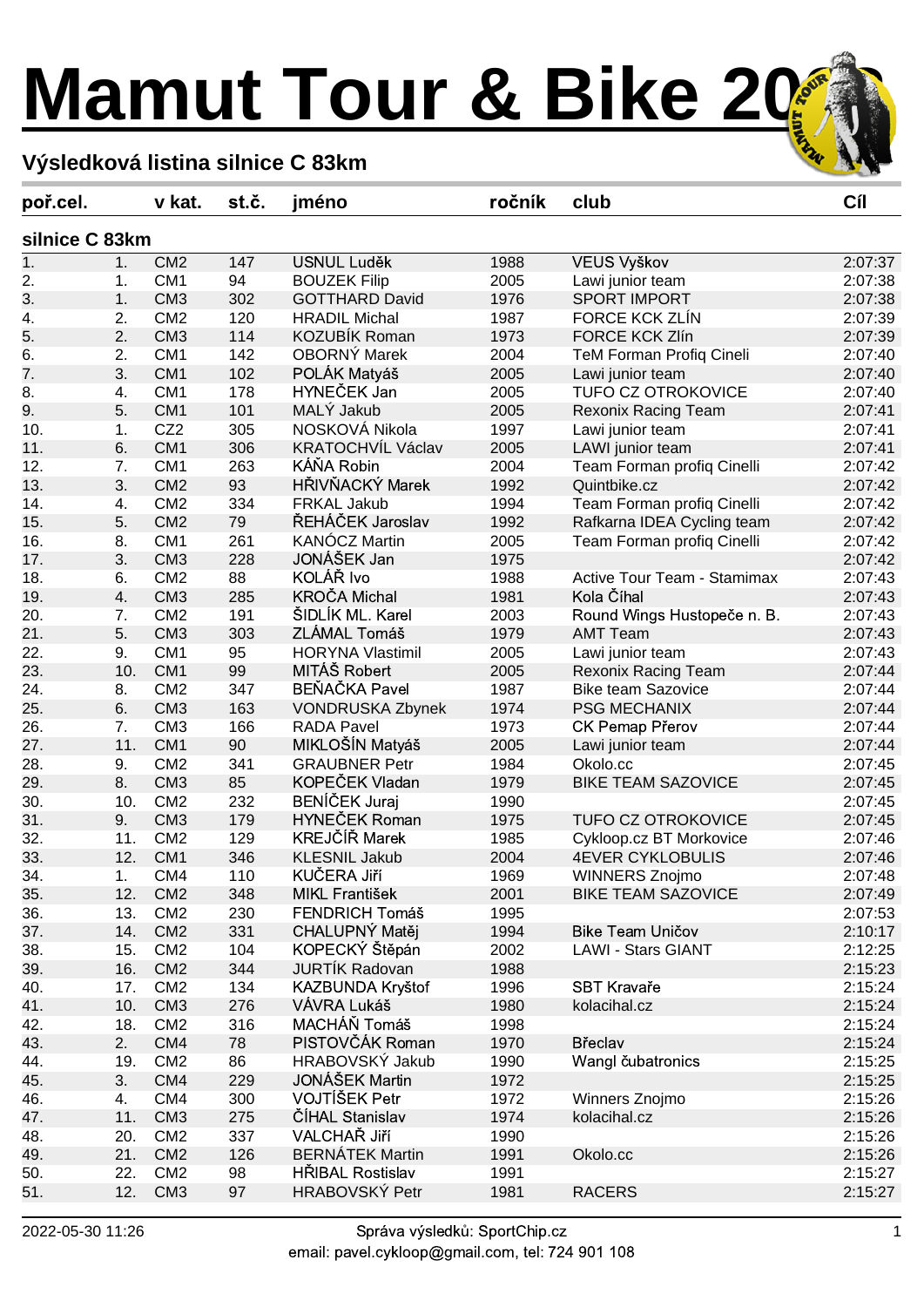## **Výsledková listina silnice C 83km**



| poř.cel. |     | v kat.          | st.č. | jméno                                         | ročník | club                             | Cíl     |
|----------|-----|-----------------|-------|-----------------------------------------------|--------|----------------------------------|---------|
| 52.      | 23. | CM <sub>2</sub> | 187   | <b>VIZNER Radovan</b>                         | 2001   |                                  | 2:15:27 |
| 53.      | 13. | CM <sub>3</sub> | 192   | ŠIDLÍK Karel                                  | 1975   | Round Wings Hustopeče n. B.      | 2:15:28 |
| 54.      | 24. | CM <sub>2</sub> | 82    | <b>ZATLOUKAL Radim</b>                        | 1992   | kolacihal.cz                     | 2:15:28 |
| 55.      | 5.  | CM4             | 208   | MORAVČÍK Jaroslav                             | 1970   |                                  | 2:15:28 |
| 56.      | 13. | CM <sub>1</sub> | 177   | JANKOVSKÝ Marián                              | 2005   | <b>KILPI RACING TEAM</b>         | 2:15:29 |
| 57.      | 25. | CM <sub>2</sub> | 288   | ELČKNER Martin                                | 1986   |                                  | 2:15:30 |
| 58.      | 14. | CM <sub>1</sub> | 112   | HAVEL Matěj                                   | 2005   | Lawi junior team                 | 2:15:31 |
| 59.      | 26. | CM <sub>2</sub> | 321   | <b>BEDNAŘÍK Josef</b>                         | 1986   |                                  | 2:15:32 |
| 60.      | 27. | CM <sub>2</sub> | 133   | <b>STICHA David</b>                           | 1996   | Veus Vyškov                      | 2:19:22 |
| 61.      | 28. | CM <sub>2</sub> | 336   | <b>STRATIL Pavel</b>                          | 1985   |                                  | 2:20:50 |
| 62.      | 14. | CM <sub>3</sub> | 194   | <b>HALUZÍK Marek</b>                          | 1974   | Dracy                            | 2:20:55 |
| 63.      | 29. | CM <sub>2</sub> | 108   | HRABOVSKÝ Tomáš                               | 1992   |                                  | 2:20:55 |
| 64.      | 2.  | CZ <sub>2</sub> | 89    | DRBOHLAVOVÁ Eliška                            | 2003   | <b>LAWI Junior Team</b>          | 2:20:55 |
| 65.      | 15. | CM <sub>3</sub> | 26    | PÁNEK Libor                                   | 1979   | <b>PSG MECHANIX</b>              | 2:20:56 |
| 66.      | 30. | CM <sub>2</sub> | 150   | HÁLA Lukáš                                    | 1994   | Open Cycling Academy             | 2:20:56 |
| 67.      | 6.  | CM4             | 279   | <b>KOMÁREK Miloslav</b>                       | 1968   | <b>Kcc Litomysl</b>              | 2:20:57 |
| 68.      | 16. | CM <sub>3</sub> | 148   | STŘEDULINSKÝ Radek                            | 1982   | <b>RS Středy</b>                 | 2:20:57 |
| 69.      | 31. | CM <sub>2</sub> | 188   | <b>VIZNER Marek</b>                           | 2002   |                                  | 2:20:58 |
| 70.      | 32. | CM <sub>2</sub> | 111   | JANKŮ Roman                                   | 1986   | Zvonek Sport Valašské Klobouky   | 2:21:08 |
| 71.      | 17. | CM <sub>3</sub> | 252   | <b>KUNICKY Radek</b>                          | 1981   | Zaf velosport                    | 2:21:13 |
| 72.      | 33. | CM <sub>2</sub> | 339   | VERLÍK Jan                                    | 1992   | Kola Číhal                       | 2:21:14 |
| 73.      | 34. | CM <sub>2</sub> | 307   | GAJDŮŠEK Ondřej                               | 1990   | Maloch racing team               | 2:21:15 |
| 74.      | 18. | CM <sub>3</sub> | 274   | FELDVABEL David                               | 1976   | kolacihal.cz                     | 2:21:16 |
| 75.      | 7.  | CM4             | 180   | <b>FOJT Kamil</b>                             | 1969   | <b>PSG MECHANIX</b>              | 2:21:16 |
| 76.      | 35. | CM <sub>2</sub> | 103   | <b>HANNIG Jakub</b>                           | 1991   |                                  | 2:21:17 |
| 77.      | 19. | CM <sub>3</sub> | 338   | DOVRTĚL David                                 | 1980   | <b>BIKE TEAM SAZOVICE</b>        | 2:21:18 |
| 78.      | 15. | CM <sub>1</sub> | 157   | ČIHAŘ Martin                                  | 2005   | <b>4EVER CYKLO BULIS</b>         | 2:21:19 |
|          | 36. | CM <sub>2</sub> | 222   | <b>MENICH Michal</b>                          | 1985   |                                  | 2:31:12 |
| 79.      |     | CM <sub>2</sub> |       | SZEWIECZEK Robin                              |        | <b>KPHC Turčianske Teplice</b>   |         |
| 80.      | 37. | CM <sub>5</sub> | 238   | <b>MAJERNÍK Karol</b>                         | 1986   | Kopr Team                        | 2:31:13 |
| 81.      | 1.  |                 | 290   | <b>BENEŠ Libor</b>                            | 1957   | HaPe Cyklosport BRNO             | 2:31:14 |
| 82.      | 20. | CM <sub>3</sub> | 219   |                                               | 1979   |                                  | 2:31:14 |
| 83.      | 21. | CM <sub>3</sub> | 159   | <b>HAMERSKÝ Jarek</b><br><b>ROZEHNAL Petr</b> | 1976   | AD Team                          | 2:31:14 |
| 84.      | 22. | CM <sub>3</sub> | 186   |                                               | 1974   | <b>AD TEAM</b>                   | 2:31:15 |
| 85.      | 2.  | CM <sub>5</sub> | 206   | FUČÍK Josef<br>ŠTĚPÁNEK Michal                | 1954   | Rohozec Amulet Team              | 2:31:16 |
| 86.      | 38. | CM <sub>2</sub> | 91    |                                               | 1986   |                                  | 2:31:17 |
| 87.      | 8.  | CM4             | 146   | DVOŘÁČEK Martin                               | 1968   | EDPO team Lázně Bohdaneč         | 2:31:17 |
| 88.      | 1.  | CZ <sub>3</sub> | 310   | NÁBĚLKOVÁ Kateřina                            | 1974   | PSG Mechanix Cyklosport Chropyně | 2:31:17 |
| 89.      | 3.  | CZ <sub>2</sub> | 100   | DOSTALOVA Veronika                            | 1991   |                                  | 2:31:18 |
| 90.      | 9.  | CM4             | 283   | VAŠICA Martin                                 | 1972   | SOKOL Třebětice                  | 2:31:19 |
| 91.      | 23. | CM <sub>3</sub> | 160   | <b>KOUDELA Ladislav</b>                       | 1973   | AD Team                          | 2:31:19 |
| 92.      | 24. | CM <sub>3</sub> | 333   | NÁBĚLEK Aleš                                  | 1973   | PSG Mechanix Cyklosport Chropyně | 2:31:19 |
| 93.      | 25. | CM <sub>3</sub> | 83    | POUR Jan                                      | 1974   | Pourys team                      | 2:31:19 |
| 94.      | 26. | CM <sub>3</sub> | 87    | <b>BARTOŠEK Miroslav</b>                      | 1974   |                                  | 2:31:19 |
| 95.      | 27. | CM <sub>3</sub> | 113   | NAVRÁTIL Michal                               | 1974   | DR.A.CY.                         | 2:31:22 |
| 96.      | 39. | CM <sub>2</sub> | 326   | KAŠÍK Radek                                   | 2003   |                                  | 2:37:03 |
| 97.      | 40. | CM <sub>2</sub> | 158   | <b>DODEK Radim</b>                            | 1985   |                                  | 2:37:10 |
| 98.      | 10. | CM4             | 207   | ŘEHÁK Vladimír                                | 1965   | MG Bike team                     | 2:37:14 |
| 99.      | 28. | CM <sub>3</sub> | 241   | <b>HÁJEK Zdeněk</b>                           | 1980   | Kopr Team                        | 2:39:40 |
| 100.     | 2.  | CZ <sub>3</sub> | 240   | <b>WALACHOVÁ Marie</b>                        | 1982   | Kopr team                        | 2:39:41 |
| 101.     | 41. | CM <sub>2</sub> | 81    | ŠEBETOVSKÝ Jan                                | 1993   |                                  | 2:42:18 |
| 102.     | 11. | CM4             | 314   | BĚČÁK Zdeněk                                  | 1969   |                                  | 2:42:18 |
| 103.     | 3.  | CM <sub>5</sub> | 106   | ŠIŠKA Oldřich                                 | 1955   | DR.A.CY                          | 2:42:20 |
| 104.     | 29. | CM <sub>3</sub> | 190   | <b>POK Pavel</b>                              | 1974   | DR.A.CY                          | 2:42:20 |
| 105.     | 30. | CM <sub>3</sub> | 342   | DOLEŽEL Patrik                                | 1976   | <b>Bike Team Sazovice</b>        | 2:45:37 |
| 106.     | 42. | CM <sub>2</sub> | 308   | ZABLOUDIL Štěpán                              | 1991   | <b>Maloch Racing Team</b>        | 2:45:38 |
| 107.     | 43. | CM <sub>2</sub> | 317   | SOREJS Jakub                                  | 1989   | Turbogule                        | 2:46:18 |
| 108.     | 44. | CM <sub>2</sub> | 223   | <b>HILL Roman</b>                             | 1985   |                                  | 2:46:24 |
| 109.     | 31. | CM <sub>3</sub> | 164   | <b>PATAKI Patrik</b>                          | 1980   | AkKDrnovice                      | 2:46:27 |